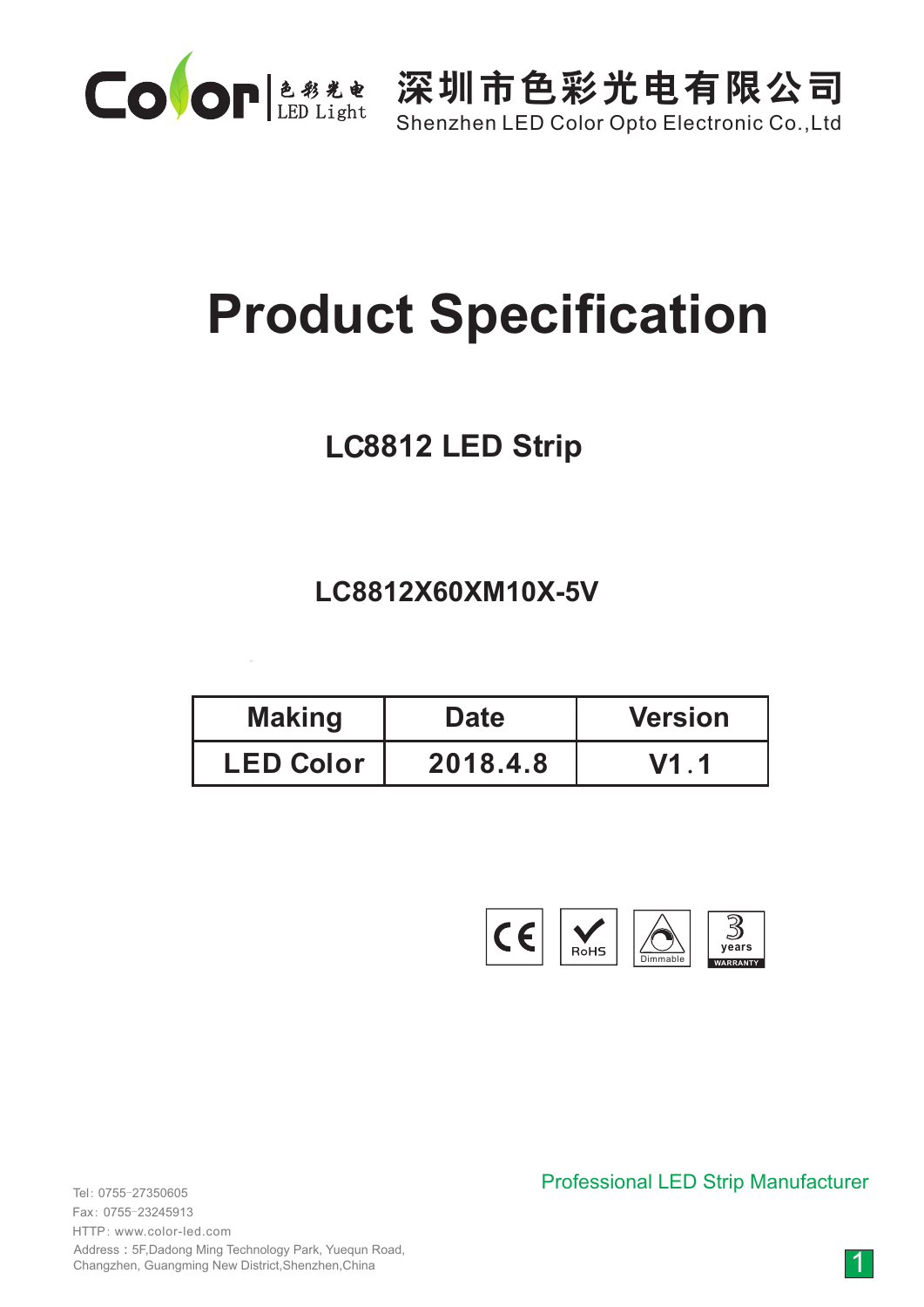

Shenzhen LED Color Opto Electronic Co.,Ltd

#### **Product Description**

- **1**. Single-flow, gradient, chase, scan and other full-color effects.
- **2**. Splicing to achieve text movement and video animation and other dynamic effects.
- **3**. Can be bend and cut, can achieve a certain curvature and length of the modeling screen.
- **4**.1 LED 1 IC, individual controlled, can be made into high-density high-definition display.
- **5**. IP rating, IP20,IP65,IP67,IP68.

## **LED Strip Picture**



## **LED Strip Dimension**

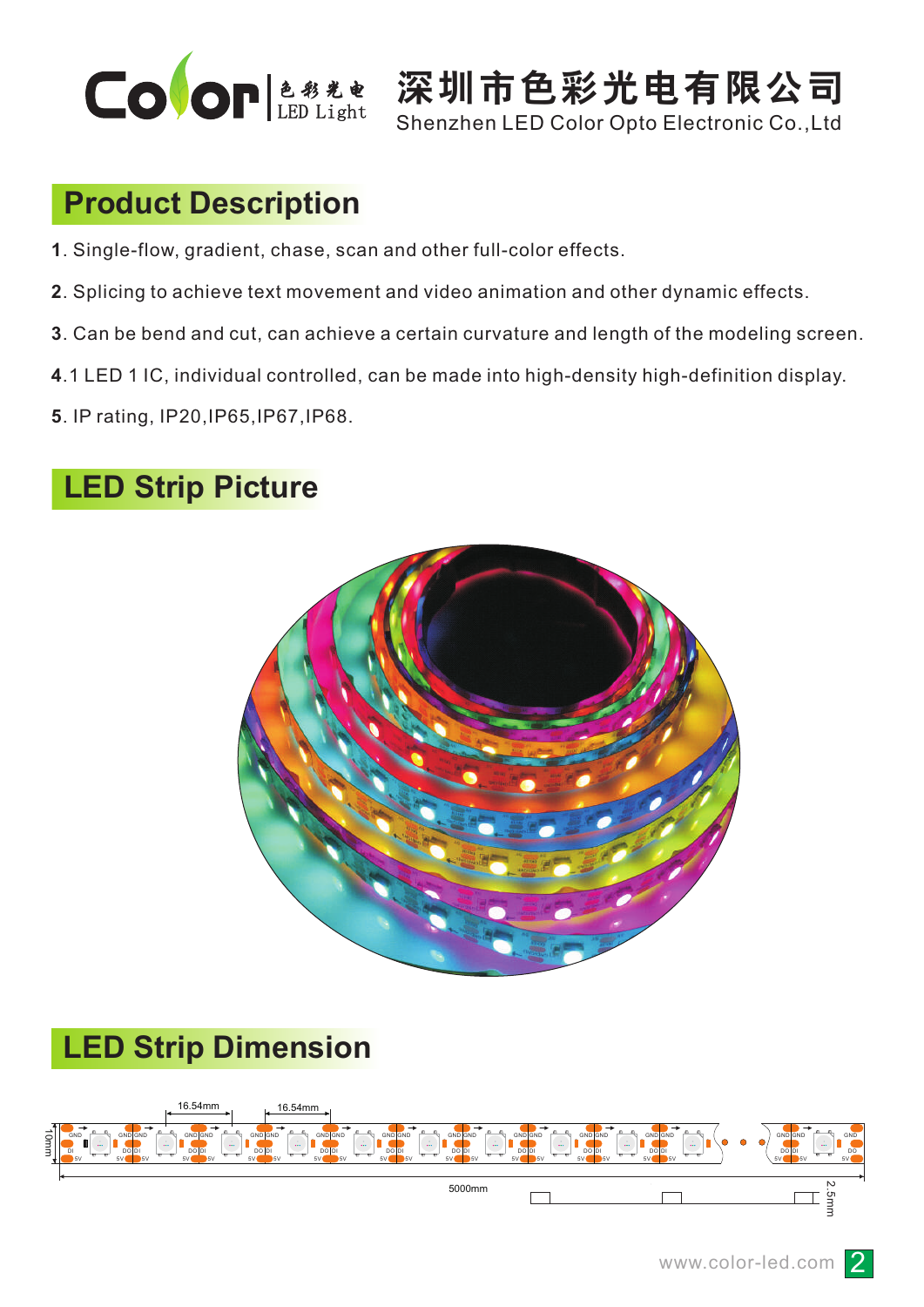

Shenzhen LED Color Opto Electronic Co.,Ltd

## **Radiation Diagram**





**Note:The date of D1 is send by MCU,and D2,D3,D4 through internal reshaping amplification to transmit**

G7 G6 G5 G4 G3 G2 G1 G0 R7 R6 R5 R4 R3 R2 R1 R0 B7 B6 B5 B4 B3 B2 B1 B0 **Composition of 24bit data: Note:Follow the order of GRB to sent data and the high bit sent at firat**

#### **LED Characteristic Parameter**

| Color       | Wavelength(nm) | Luminous<br>Intensity(mcd) | Voltage(V)  |
|-------------|----------------|----------------------------|-------------|
| Red         | 620-625        | 1000-1500                  | $2.0 - 2.3$ |
| Green       | 522-525        | 1500-2200                  | $3.0 - 3.3$ |
| <b>Blue</b> | 465-470        | 700-1000                   | $3.0 - 3.3$ |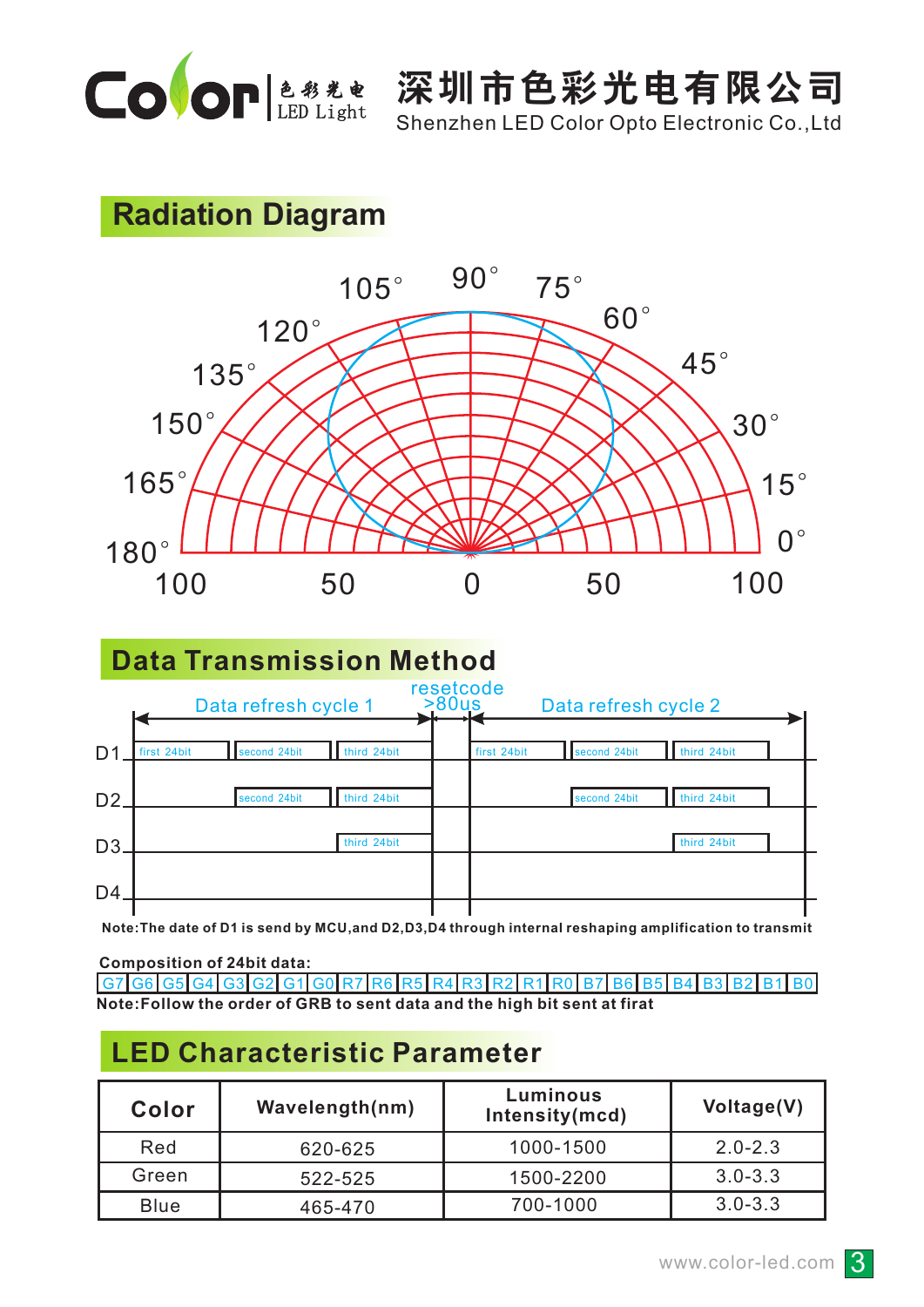

Shenzhen LED Color Opto Electronic Co.,Ltd

# **LED Strip Specification**

| <b>Product</b><br><b>Model</b> | <b>Product</b><br><b>Description</b>                                                                       | <b>IP</b><br>Rating                                      | Color      | Color temperature<br>/wavelength          | Lumen/LED                                  |
|--------------------------------|------------------------------------------------------------------------------------------------------------|----------------------------------------------------------|------------|-------------------------------------------|--------------------------------------------|
| LC8812X60<br><b>XM10X-5V</b>   | LC8812,<br>60LED/M,<br>DC5V,<br>18W/M,<br><b>10MM</b><br><b>White PCB/</b><br><b>Black PCB,</b><br>5M/Roll | <b>IP20</b><br><b>IP65</b><br><b>IP67</b><br><b>IP68</b> | <b>RGB</b> | R:620-625NM<br>G:520-525MM<br>B:460-465NM | $R:1.5 - 2.5 LM$<br>$G:5-7LM$<br>$B:1-2LM$ |

**Packing**